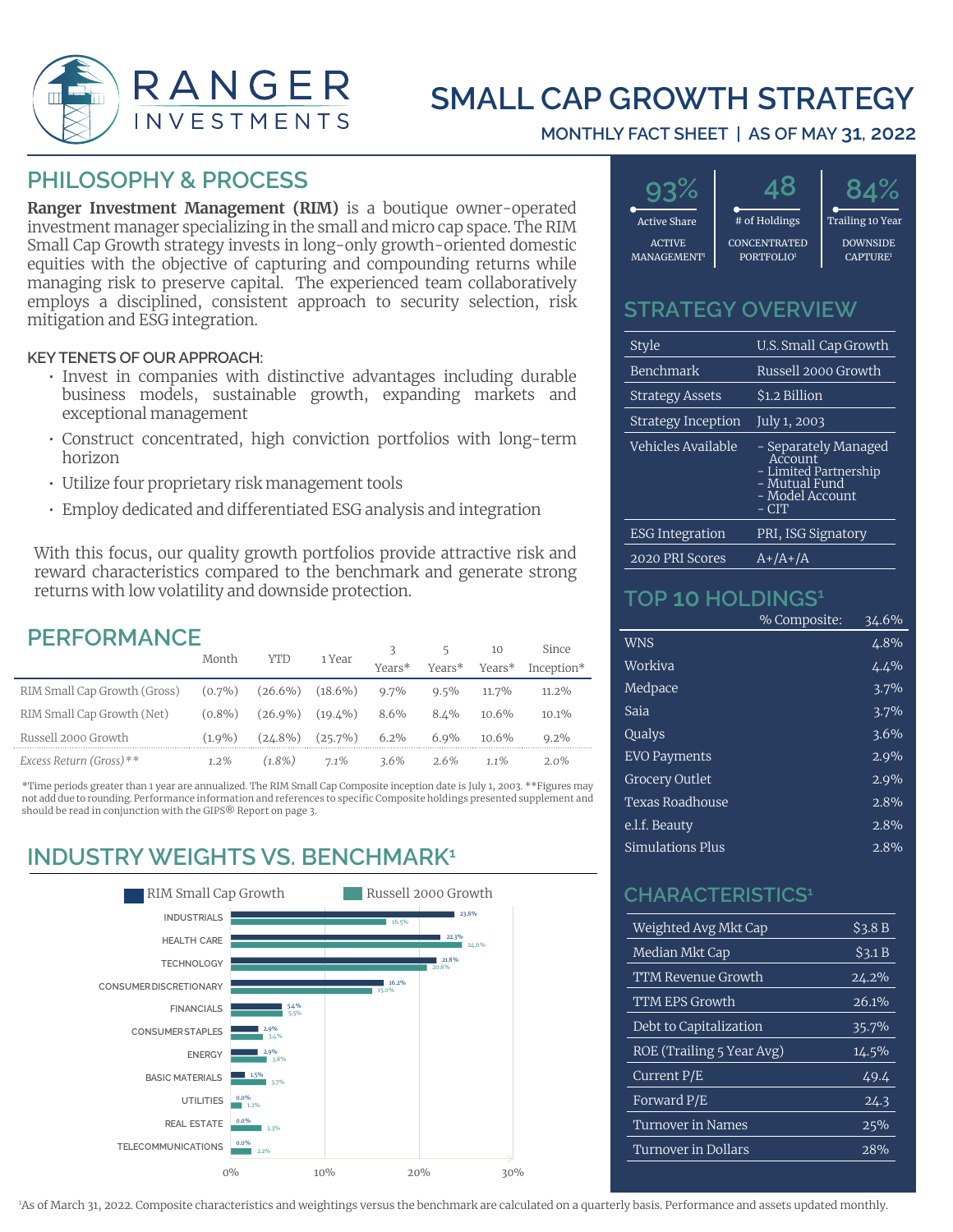

# **SMALL CAP GROWTH STRATEGY**

**MONTHLY FACT SHEET | AS OF MAY 31, 2022**

## **INVESTMENT TEAM**



**CONRAD DOENGES CIO & PM** *Consumer*



**ANDREW HILL PRESIDENT & PM** *Financials & Energy*

**JOSEPH LABATE MANAGING DIRECTOR & PM** *Health Care* 

PM Avg Firm Tenure | 18 Years PM Avg Years Experience | 28 Years



**BROWN MCCULLOUGH DIRECTOR & SECTOR MANAGER** *Technology*



**KEVIN ZHU SENIOR ANALYST**  *Industrials, Materials, Business Services*



**DEVIN HOLLAND ANALYST** *Consumer*



**JEFF DALTON MANAGER OF SUSTAINABLE INVESTING & RISK ANALYSIS**



**BRIAN BUSBY HEAD TRADER** 



**SOHAM DHAR ASSOCIATE TRADER** 

# **ABOUT THE FIRM**

**Founded in 2002 Headquarters: Dallas, Texas 17 Employees Employee Owned 7 Partners 31.9B Total Assets\*** \*Total assets include discretionary (\$1.4B) and non-discretionary (\$0.5B) assets.



## **FOR MORE INFORMATION:**

#### **Client Relations**

Phone: (214) 871-5262 Email: crteam@rangerinvestments.com 8115 Preston Road, Suite 590 Dallas, Texas 75225



**Marta Cotton**  Head of Marketing & Client Relations Phone: (214) 871-5206 Email: mcotton@rangerinvestments.com 8115 Preston Road, Suite 590 Dallas, Texas 75225